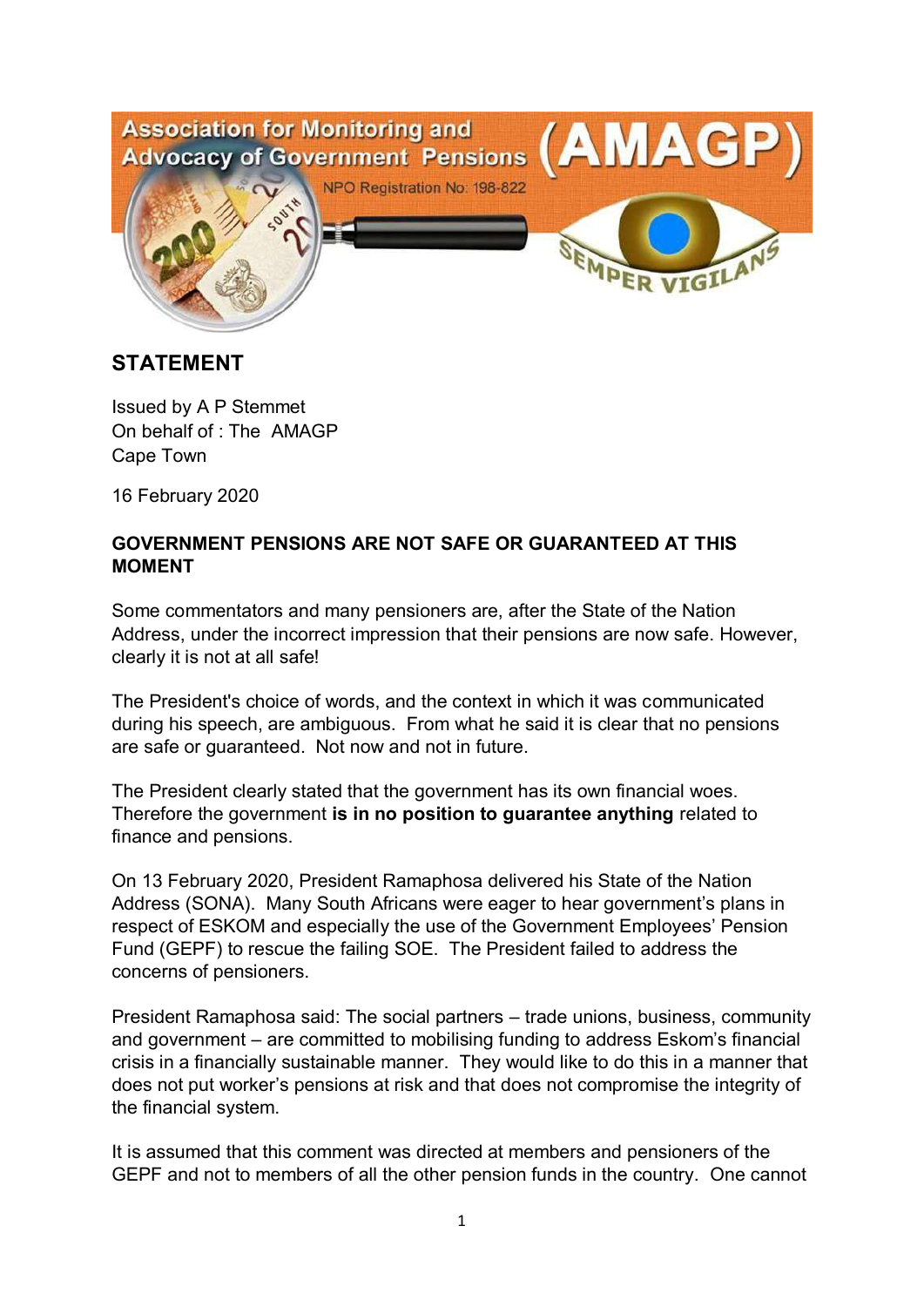be too careful – what a politician says and means are not always the same. He did not say that GEPF funds would not be used. All that was said was: "They would like to do this in a manner that does not put workers' pensions as risk".

The Association for the Monitoring and Advocacy of Government Pensions (AMAGP) is very aware of the fact that the collapse of ESKOM will be a national disaster. **However, the AMAGP is totally opposed to using the GEPF to rescue ESKOM.**

In the past, the GEPF and PIC have played down losses of 2 or 3 billion Rand as being insignificant when compared to the total assets of the GEPF. A "loan" of R200 billion, as proposed by COSATU, can certainly not be dismissed as being insignificant under the current circumstances.

Minister Mbowene during his Medium Term Budget Speech (Oct 2019) stated: "Pouring money directly into Eskom in its current form is like pouring water into a sieve . . . I want to make it clear: the national government is not taking on Eskom's debt." Strong words from the Minister of Finance indeed.

However four months later the scenario is to pour GEPF money into the sieve.

The GEPF has on more than one occasion told members and pensioners that their pension is a defined benefit and that it is protected by law and that the government has to guarantee the fund.

That is true, but where is the logic in all of this? This is simply a case of robbing Peter to pay Paul. All that has happened is that ESKOM's debt is alleviated by the GEPF and then it becomes a government debt. The government is proposing a short term solution and creating a long term risk. How will government repay the GEPF? Will it raise taxes?

According to STATS SA, since 2007/08, the government has consistently spent more than it earns.

Minister Mboweni indicated in 2019 that the national debt is now in excess of R3 trillion. This debt must be serviced.

An interesting omission in the SONA is the national water crisis. In December 2019, Minister Sisulu stated that her department would need approximately R900 billion over the next 10 years for water supply and water storage. She was silenced. Here is clearly yet another pending national crisis. Will government once again look to the GEPF? What about all the other failing SOEs? Will there be another proposal to use GEPF funds? The red lights are flickering from beginning to end...

The AMAGP is not alone in expressing its concern regarding the use of GEPF funds to rescue ESKOM.

The government would be well advised to listen to the concerns being raised by the politically non-aligned unions that represent public servants. What is interesting is